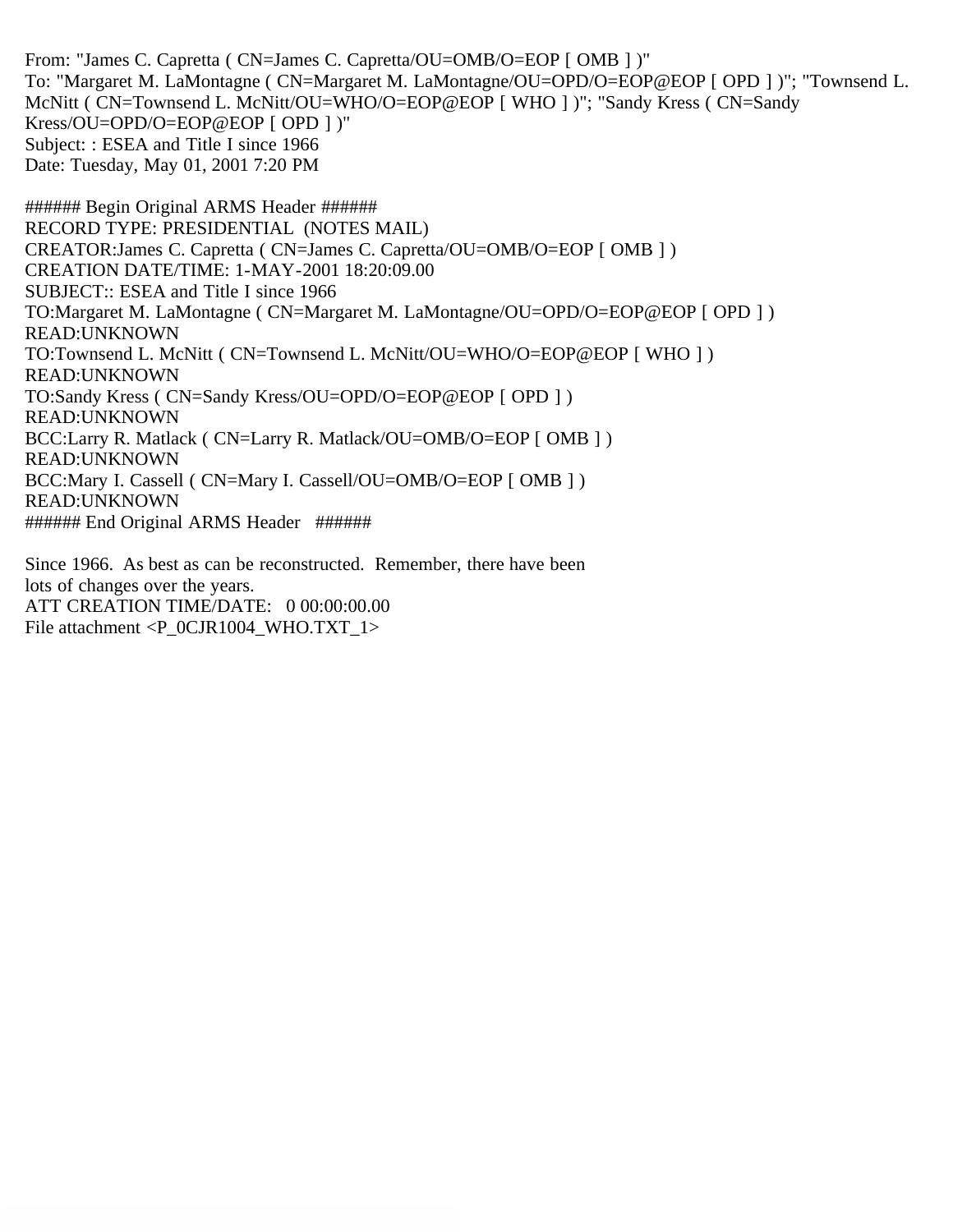## **The following document is attachment P\_0CJR1004\_WHO.TXT\_1**